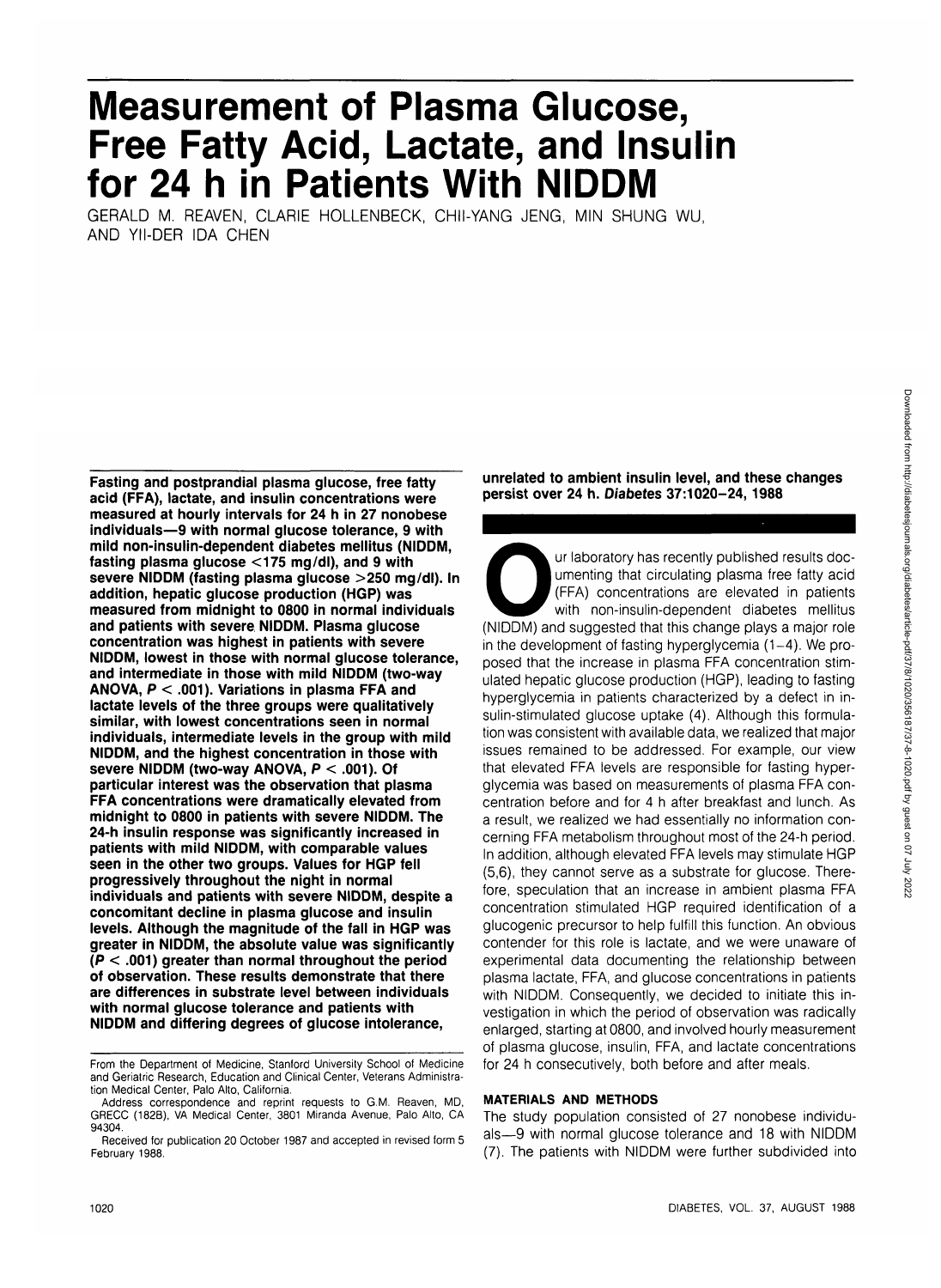| TABLE 1 |                                              |  |
|---------|----------------------------------------------|--|
|         | Clinical characteristics of study population |  |

| Group        | n     | Age        | Body mass index      |
|--------------|-------|------------|----------------------|
|              | (M/F) | (vr)       | (kq/m <sup>2</sup> ) |
| Normal       | 6/3   | $52 \pm 5$ | $26.8 \pm 0.7$       |
| Mild NIDDM   | 5/4   | $54 \pm 3$ | $27.5 \pm 1.3$       |
| Severe NIDDM | 5/4   | $54 \pm 4$ | $27.3 \pm 1.2$       |

Values are means ± SE.

two groups, designated as having severe (fasting plasma glucose >250 mg/dl) or mild (fasting plasma glucose <175 mg/dl) diabetes. Degree of obesity was estimated by use of the body mass index (BMI =  $kg/m<sup>2</sup>$ ), and patients were classified as being nonobese if their BMI was <30 kg/m<sup>2</sup> (8). None of the patients with NIDDM had ever taken insulin, and those taking sulfonylureas had their medication discontinued for at least 1 mo before these studies. All subjects were in good health, and none was taking any drug known to affect carbohydrate metabolism. Some relevant clinical characteristics of the three groups are shown in Table 1.

This study was approved by the Stanford University Human Subjects Committee, and each individual signed a consent form when admitted to the Stanford General Clinical Research Center. All volunteers were fed an isocaloric (35 cal/kg) diet containing (as percentage of total calories) 17% protein, 40% fat, and 43% carbohydrate, and each meal had this relative content of nutrients. Meals, which were eaten at 0800, noon, and 1800, contained 20, 40, and 40%, respectively, of the day's total calorie intake. The experimental measurements to be described subsequently were initiated after at least 3 days of dietary stabilization.

**Experimental measurements.** To assess ambient plasma hormone and substrate concentrations, measurements were made of plasma glucose, FFA, lactate, and insulin concen-

#### **G.M. REAVEN AND ASSOCIATES**

trations, both in the fasting state and in response to breakfast (0800), lunch (noon), and dinner (1800). Blood was drawn before breakfast at 0800, and then at hourly intervals for the next 24 h. Plasma was separated immediately, frozen, and subsequently analyzed for plasma glucose (9), FFA (10), lactate (11), and insulin (12) concentrations. All samples for each individual were analyzed at the same time, and each assay contained samples from each of the three groups. In addition, glucose appearance rate  $(R_a)$  was determined from midnight until 0800 in six of the nine normal individuals and eight of the nine patients with severe NIDDM. Each subject received a bolus of 30 µCi i.v. [3-3H]glucose at 0800, followed by a continuous infusion of tracer at a rate of 0.3  $\mu$ Ci/min for the next 12 h. Aliquots of plasma obtained at 30-min intervals were either analyzed for plasma glucose concentration (9) or precipitated with  $Ba(OH)_2$  and  $ZnSO_4$ , and glucose and radioactivity were determined in the protein-free supernatant. Glucose specific activity was then determined, and  $R<sub>a</sub>$  was calculated with the non-steady-state equation of Steele (13). In these studies, values of  $R<sub>a</sub>$  were generated hourly, beginning at midnight, with the data from the last 30 min preceding these times used for the calculations. Because these studies were carried out under fasting conditions,  $R_a$  was assessed to be equal to the hepatic glucose production (HGP) rate.

**Statistical analysis.** Data are expressed as means  $\pm$  SE and were analyzed by the statistical analysis system with the general linear-models procedure. To evaluate differences between nondiabetic and diabetic individuals over time, data were analyzed by two-way analysis of variance (ANOVA; 14,15). For this analysis, the two dependent variables were time (hour of the day) and group (normal vs. NIDDM).

## **RESULTS**

Plasma glucose concentrations throughout the 24-h observation are seen in Fig. 1. It is apparent that plasma glucose



**FIG. 1. Mean ± SE plasma glucose concentration measured at hourly intervals for 24 h. Meals were eaten at 0800 (20% of total calories), noon (40% of total calories), and 1800 (40% of total calories) in normal (A), mildly non-insulin-dependent diabetic (fasting plasma glucose <175 mg/dl, O), and severely non-insulin-dependent diabetic (fasting plasma glucose >250 mg/dl, • ) individuals.**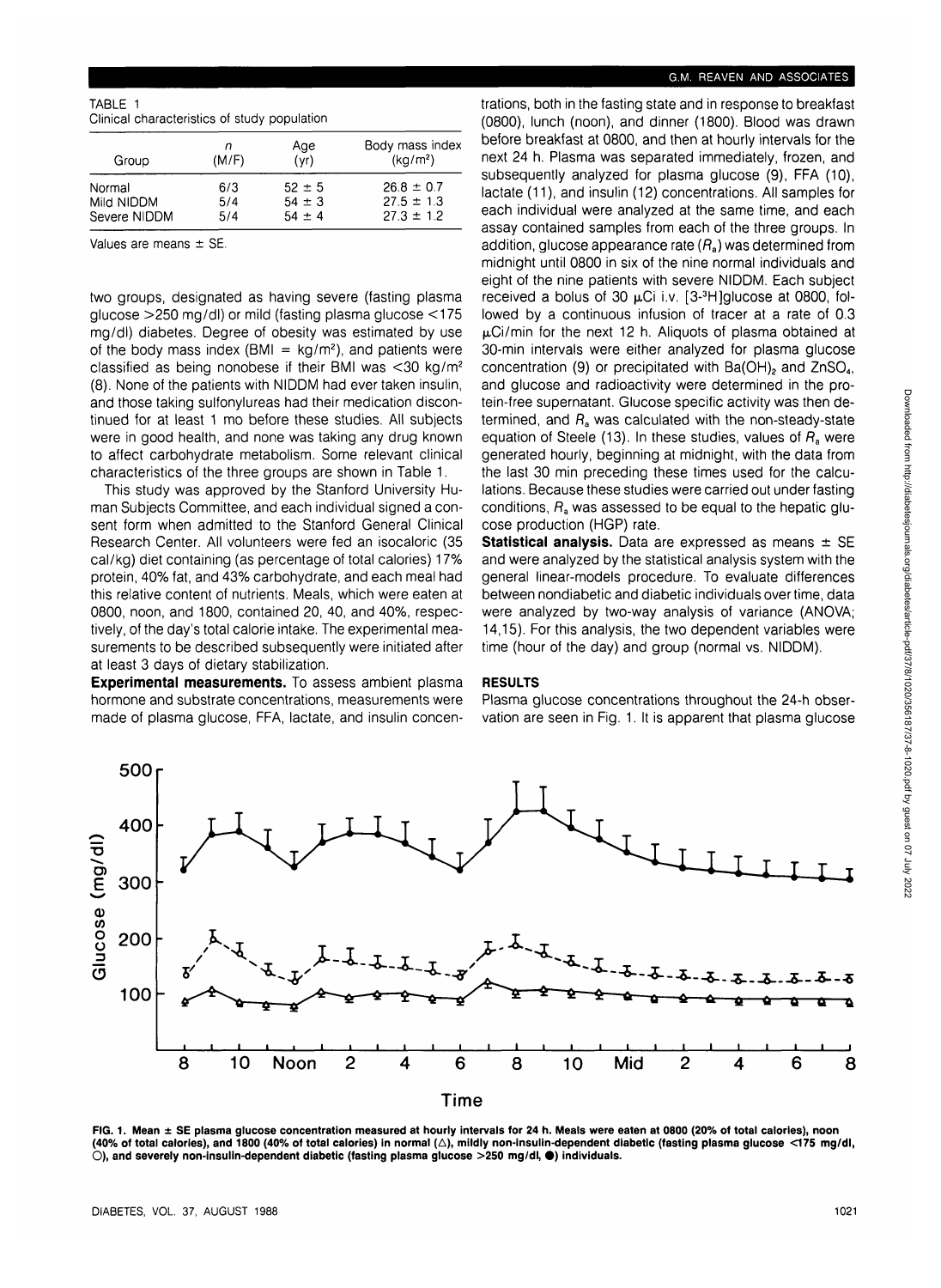#### **GLUCOSE. FFA. AND LACTATE LEVELS IN NIDDM**



**FIG. 2. Mean ± SE free fatty acid (FFA) concentration measured at hourly intervals for 24 h. Meals were eaten at 0800 (20% of total calories),** noon (40% of total calories), and 1800 (40% of total calories) in normal ( $\triangle$ ), mildly non-insulin-dependent diabetic ( $\bigcirc$ ), and severely non-insulin**dependent diabetic (•) individuals.**

concentrations were higher than control values in patients with NIDDM, and this was true of both groups ( $P < .001$ ). In addition, the 24-h plasma glucose response was significantly ( $P < .001$ ) greater in patients with severe compared with mild NIDDM.

Plasma FFA concentrations throughout the 24-h period are displayed in Fig. 2. These results indicate that FFA levels were higher in the group with severe diabetes than in either of the other two groups ( $P < .001$ ). The difference was particularly dramatic from approximately midnight to 0800 the next morning, with plasma FFA concentrations being almost twice as high in individuals with severe diabetes. Note that the 24-h FFA response of patients with mild NIDDM was also significantly ( $P < .001$ ) greater than in control subjects. However, plasma FFA values in the two groups were similar from 0800 to 1500.

Plasma lactate concentrations for the 24 h of observation are shown in Fig. 3. Lactate levels increased after each meal, demonstrating the same general profile as the plasma glucose responses. Thus, the plasma lactate response over the 24-h period was significantly ( $P < .001$ ) increased over the

control response in both groups of patients with NIDDM. In addition, the 24-h lactate response of the patients with severe diabetes was greater than that of the mildly diabetic patients  $(P < .001)$ .

Plasma insulin concentrations are shown in Fig. 4. The 24-h plasma insulin response was significantly ( $P < .001$ ) greater in the patients with mild diabetes than in the other two groups. Although the plasma insulin response was somewhat lower than control values in patients with severe diabetes, the difference between the two groups over the 24-h period was not statistically significant ( $P = .37$ ). However, plasma insulin levels were significantly lower in patients with severe NIDDM when only values from 0800 to 2000 were considered.

Values for HGP in normal individuals and patients with severe NIDDM are seen in Fig. 5. The data displayed represent measurements of HGP at 2-h intervals from midnight to 0800 and indicate that HGP was significantly ( $P < .001$ ) elevated throughout this period in patients with NIDDM. However, note that the magnitude of the difference between the two groups declined progressively with time, falling from



**FIG. 3. Mean ± SE lactate concentration measured at hourly intervals for 24 h. Meals were eaten at 0800 (20% of total calories), noon (40% of** total calories), and 1800 (40% of total calories) in normal ( $\triangle$ ), mildly non-insulin-dependent diabetic ( $\bigcirc$ ), and severely non-insulin-dependent **diabetic (•) individuals.**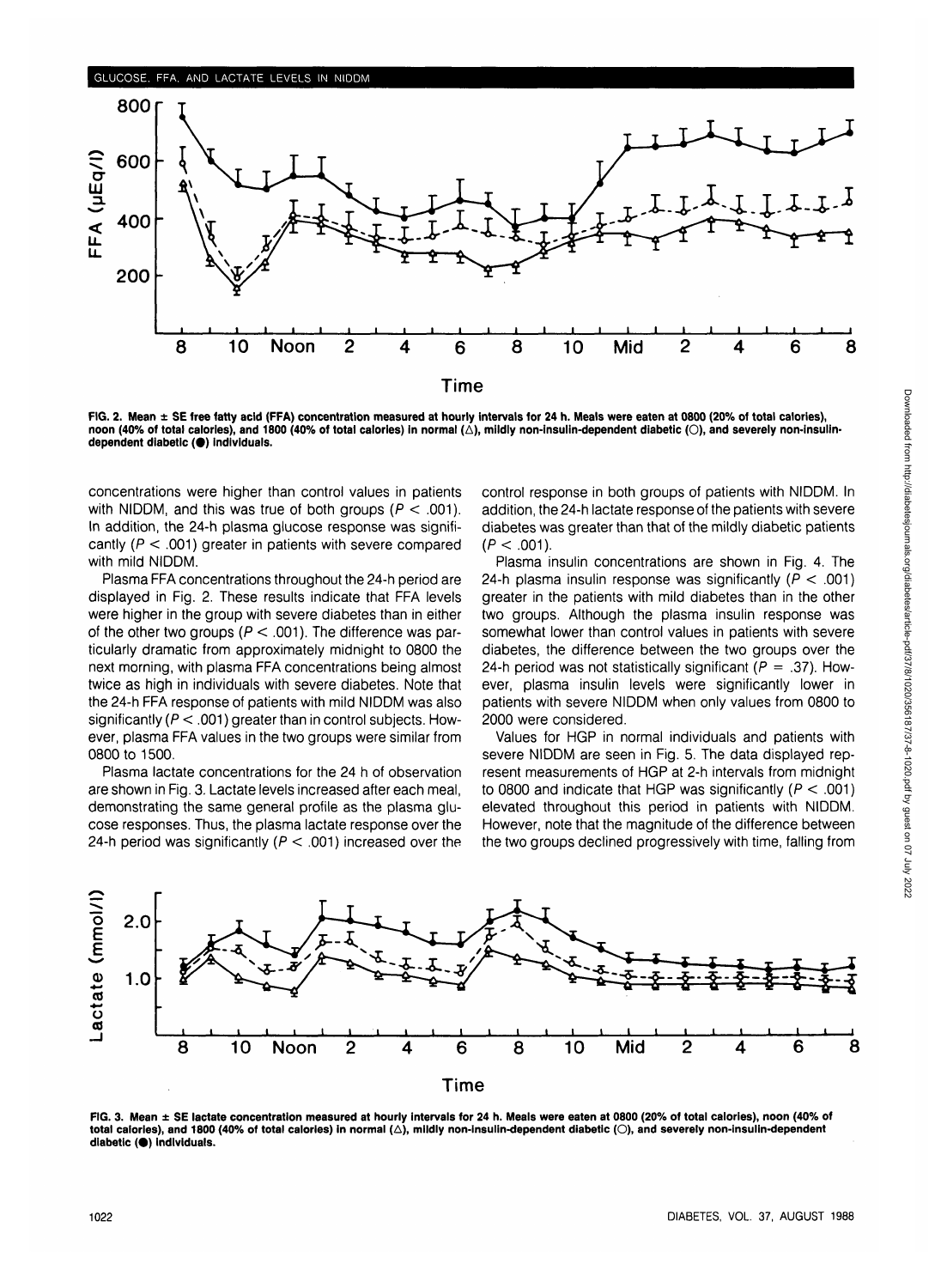

**FIG. 4. Mean ± SE insulin concentration measured at hourly intervals for 24 h. Meals were eaten at 0800 (20% of total calories), noon (40% of** total calories), and 1800 (40% of total calories) in normal (△), mildly non-insulin-dependent diabetic (○), and severely non-insulin-dependent diabetic (<sup>•</sup>) individuals

 $\sim$ 1.0 mg · kg<sup>-1</sup> · min<sup>-1</sup> at midnight to 0.5 mg · kg<sup>-1</sup> · min<sup>-1</sup> at 0800. Also, the primary reason for the narrowing of the gap in values for  $R_a$  is that  $R_a$  fell by 34% in patients with NIDDM from midnight until 0800.

## **DISCUSSION**

The results of these studies can be discussed on several levels. Generally, they emphasize that perception of biological phenomena can vary substantially as a function of experimental protocol. This principle is most dramatically apparent in Fig. 2. These data show that plasma FFA concentrations were higher on the average in patients with severe NIDDM throughout the 24-h observation period. However, the magnitude of the difference between the groups was much greater over the last 8 h, when the levels were almost twice as high in those with severe diabetes than in the other two groups. Obviously, an estimate of the quantitative nature of the defect in insulin's ability to regulate plasma FFA concentration would vary substantially as a function of the period examined.

Our results are also extremely relevant to the question regarding the relationship between circulating plasma FFA

and lactate levels in regulation of HGP. The results in Fig. 5 confirm previous observations that values for HGP are greater than normal in patients with NIDDM (4,16—18). However, when measurements were made continuously throughout the night, new insights into this general phenomenon evolved. Although it is evident that HGP fell progressively from midnight to 0800 in both normal individuals and in patients with NIDDM and severe fasting hyperglycemia, the magnitude of the fall was greater in patients with NIDDM, resulting in a progressive narrowing of the difference in HGP values between the two groups. Note that the progressive fall in HGP from midnight to 0800 took place despite a concomitant fall in both plasma glucose and insulin concentration. Thus, there are two questions that must be addressed to explain these results. Generally, it is necessary to define the factor(s) responsible for the suppression of HGP when both plasma glucose and insulin levels are declining. Unfortunately, our study was not designed to address this issue, and an unequivocal answer cannot be generated from the data. It can be speculated, however, that it is a reduced rate of substrate flow from peripheral tissue to the liver after the last meal that may account for the fall in HGP. The fact that



**FIG. 5. Mean ± SE values for glucose appearance rate (Ra) measured at 2-h intervals** from midnight to 0800 in 6 normal individuals ( $\Box$ ) **and 8 patients with severe non-insulin-dependent** diabetes ( $\blacksquare$ ).